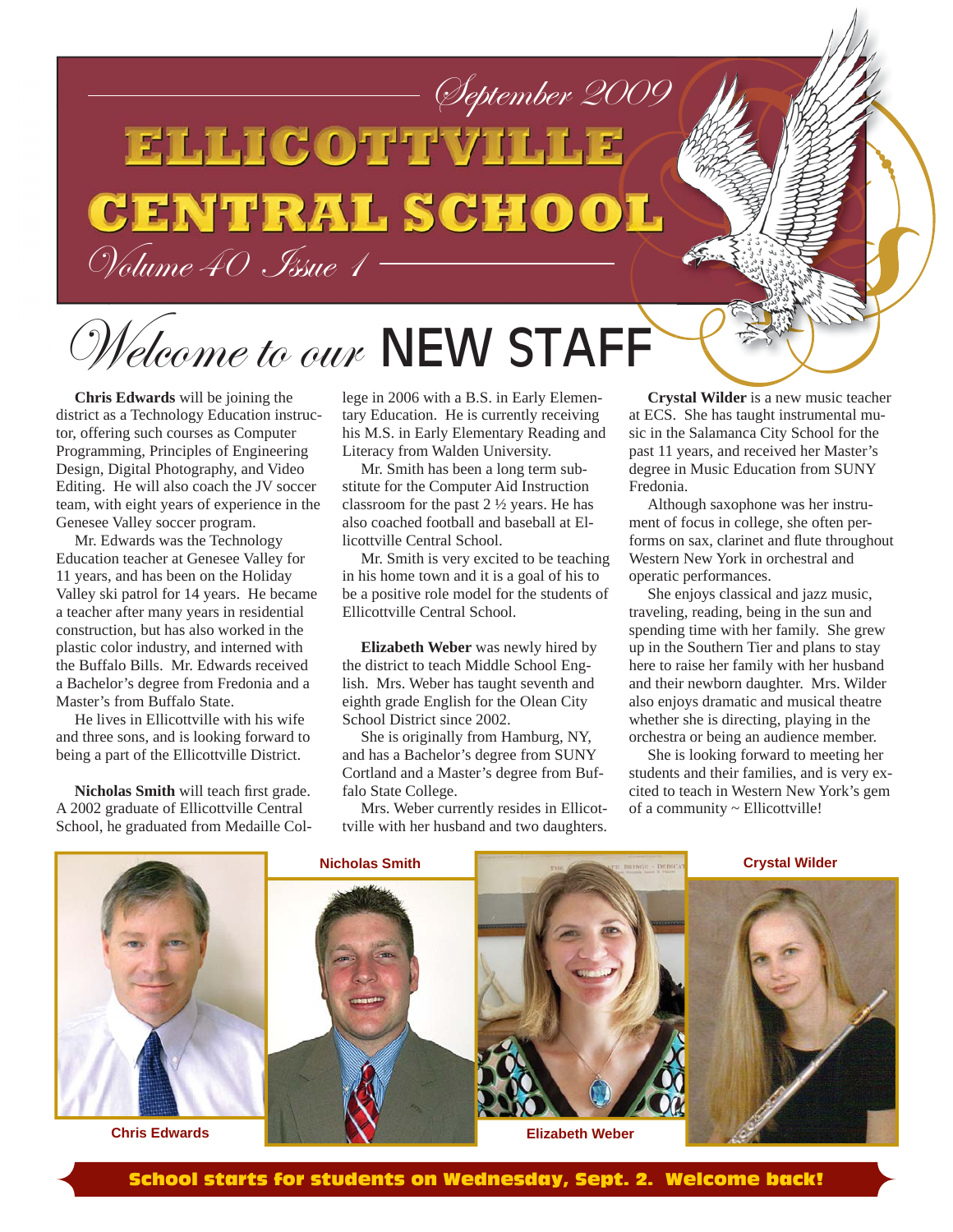## Another year means TIME TO START OVER

### **By Mark J. Ward, Superintendent**

It is hard to believe that we are ready to start another school year…but we are! Those of us who work in education have a unique and special opportunity each year to literally start over! Students, classes, teachers, staff members and even the facilities change over the summer break as we prepare to start another "new year". There is really no business that is quite like education.

Planning and staff development have become a very important part of the summer routine and the ECS staff has spent hundreds of hours learning, refreshing, training and developing new teaching strategies. The maintenance and cleaning staff has been working hard to ready the building for the "return" of our students. With most of the building nearly 50 years old it creates challenges each year and our staff does a tremendous job getting everything ready.

As we begin another new year we want to encourage parents and family members to be active in your child's education. Research is very clear, the more involved you are with your child's education the more success the child will have in school. We have incorporated a number of changes this year for students in grades 6-8 that are designed to assist them socially, emotionally and academically through what can be a very difficult period of time. Starting September 18, we plan to make grades and attendance for students in grades 6-12 available via the internet for parents and guardians in an effort to improve communication.

Later in September the Board of Education will roll out the District's Strategic Plan which is a culmination of over six months of work by more than eighty members of the school community. We believe the "plan" will help provide a "vision" and guide the district's journey into the future. The plan addresses issues related to: academic achievement, curriculum,

technology, community involvement, fiscal responsibility, facility improvement, data-based decision-making and a strong desire to make sure our students can compete. \

Now more than ever, we must prepare our students for the "opportunities" they will face in a world that is now "flat". Technology has revolutionized every aspect of our life and we must make sure our students are ready to meet those challenges. Our students are no longer just competing with students in the United States; they are competing with students from China, India, Germany, Japan and the rest of the world!

There are many new and exciting "student centered" changes happening at ECS this year that will focus on strengthening and improving their academic opportunities and experiences. Our staff has anxiously been preparing for the new school year and look forward to welcoming your children back on Wednesday, September 2!

### THANK YOU & BEST WISHES, MRS. SIGNORE!

It is with deep appreciation and gratitude that we announce the retirement of Mrs. Margaret "Sis" Signore and thank her for nearly forty (40) years of dedicated service to the students and families of Ellicottville Central School. Mrs. Signore was originally from Springville where she graduated from Springville Griffith Institute and later from the State University at Geneseo with a BS in Elementary Education.

Mrs. Signore started her career at ECS in 1968 as a Kindergarten teacher and, with the exception of one year, spent her entire career with the school's youngest students. During the early 1970's, she worked with Mrs. Nancy Rogan in a very progressive Perceptual Program sponsored through BOCES that was truly ahead of its time! During her career, she served under seven Superintendent's starting "downtown" in the old high school (known today as the1887 Building) and then spent 13 years in the "temporary" portable classrooms located behind the current school.

Over the years Mrs. Signore has also been very active within the Ellicottville community where she continues to serve on the Ellicottville Library Board of Directors,

Town Planning Board and has been actively involved at the Holy Name of Mary Church as a reader and was a member of the Parish Restoration Committee as well as a Religious Instruction Teacher. She also served as the Ellicottville Teacher's Association Treasurer for nearly 30 years.

She has always had a great sense of humor and has been a steady leader and the "go to person" for many of our younger teachers. Her influence on students, parents and teachers will live on in our community for many years to come!

Mrs. Signore has been a fixture with the girl's soccer program having been the official scorekeeper since the mid 1980's. We are pleased to say that she will continue to serve in that capacity and has already been added to the substitute list. I think it is safe to say that we have not seen or heard the last of Mrs. Signore

We are sure that Mrs. Signore will be spending some of her "additional" time with her daughter Kathy and her two grandchildren Stewart and Spencer. "While ECS will never quite be the same without you, we want to wish her a very long, healthy and enjoyable retirement."

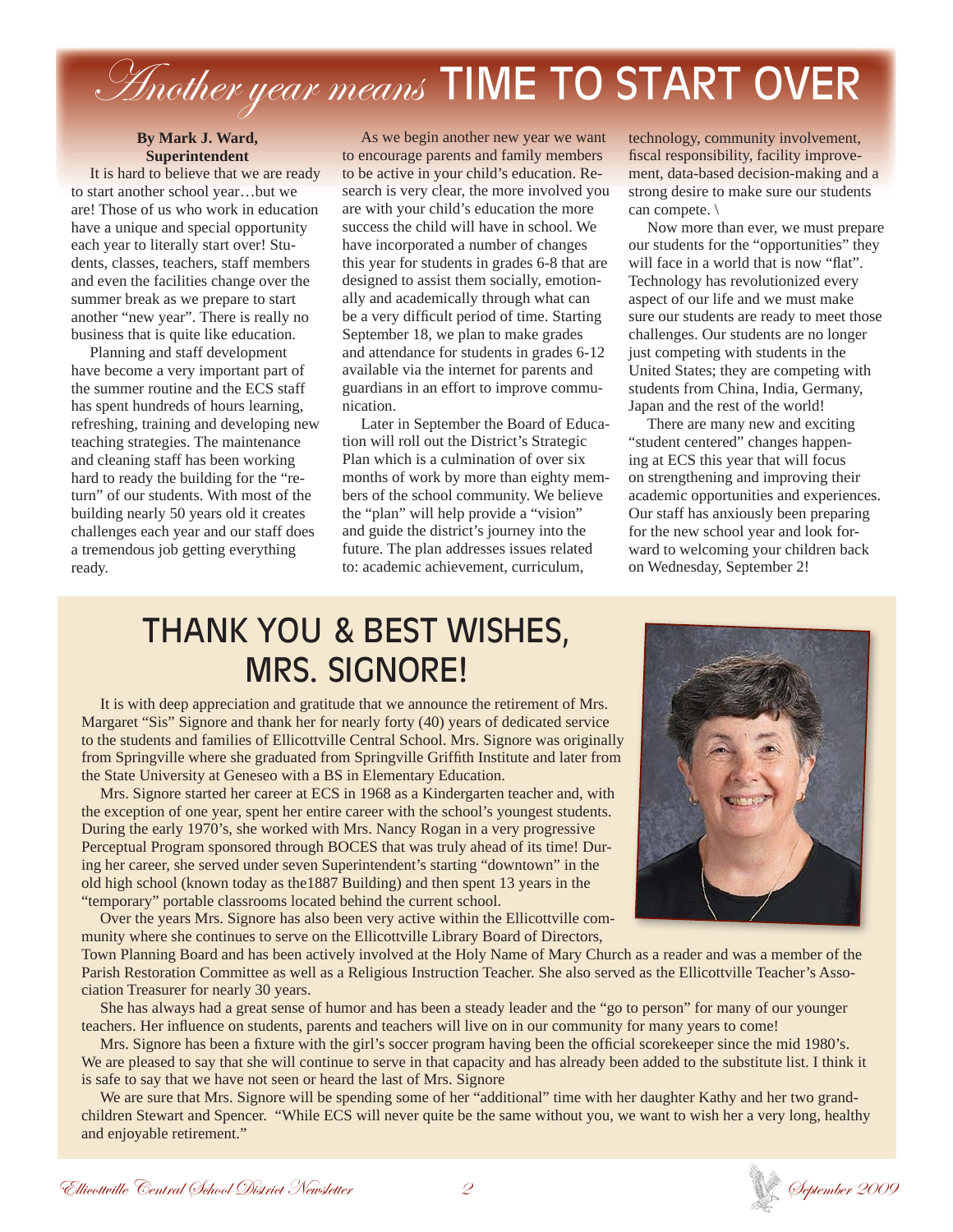# ECS 2009-2010 BUS ROUTES

### **Bus #100**

Sugartown Road McGuan Road Sugartown Road Clair Valley Sugartown Road Rt. 98 Davies Road Howe Hill Road Rt. 98 Rt. 219 Burleson Road

### **Bus #101**

Watson Road California Hill Reed Hill Maples Road Erdman Hill Maples Road Cross Road Hencoop Road Boyce Hill Hencoop Road Watson Road Plum Creek Road

### **Bus #102**

Humphrey Center Bozard Hill Humphrey Center Humphrey Road Howe Hill Road Humphrey Road Rt. 219

### **Bus #103**

Beeles Road Bear Hollow Road Snowbrook Road Bear Hollow Road Humphrey Road/Peth (intersection) Barker Run Peth Road Fairview Lane Peth Road Rt. 219 North Creek View Estates

### **Bus #104**

Brennan Road Bryant Hill Sommerville Valley Bonne Way Haines Hollow Road Sugartown Road Rte. 242 Brennan Road Bryant Hill Crane Road Dooley Road Simmons Road Smith Road Sommerville Valley Road Bonne Way Haines Hollow Sugartown Road Sunny Hope Plum Brook Sugartown Road off Rt. 98 Martin Road Brewer Crossroad

### **Bus #105**

Dublin Road Fish Hill Ellicottville Rt. 219 Bibbs Road Greer Hill Road Rt. 242 Down Maple Avenue to Park Square & Rockwell Washington at Elizabeth Corner Washington & Adams Van Buren Drive Madison & Martha Rt. 219/Elizabeth Street Jefferson Street Rt. 219 Holiday Valley Road

### **Bus #106**

Poverty Hill Hinman Hollow Crumb Hill Maples Road Poverty Hill Hinman Hollow Crumb Hill Bailey Hill Plato Road Jackman Hill Road Lindberg Road Hinman Hollow Road to Maples Store Kent Road Maples Road Pinetree Village Mechanic Street

### **Bus #107** 219 North

Kuhn Road Irish Hill 242 South 219 South 219 North Cotter Road Beaver Meadows Road Kuhn Road Irish Hill Road Horn Hill Road Quackenbush Road Rt. 242 East Washington Street Mill Street Farm to Market Road

### **Bus #108**

Rt. 219 Hungry Hollow Road North Whalen Road Porter Hollow Road Klawitter Road Mutton Hollow Road Grace Ave. to Depot Street Route 219

### **Bus #109**

Humphrey Road Pumpkin/Fay Hollow Road Humphrey Road Raecher Road Flint Road Raecher Road Humphrey Road 219 North Green Valley Estates Brown Road Christian Hollow





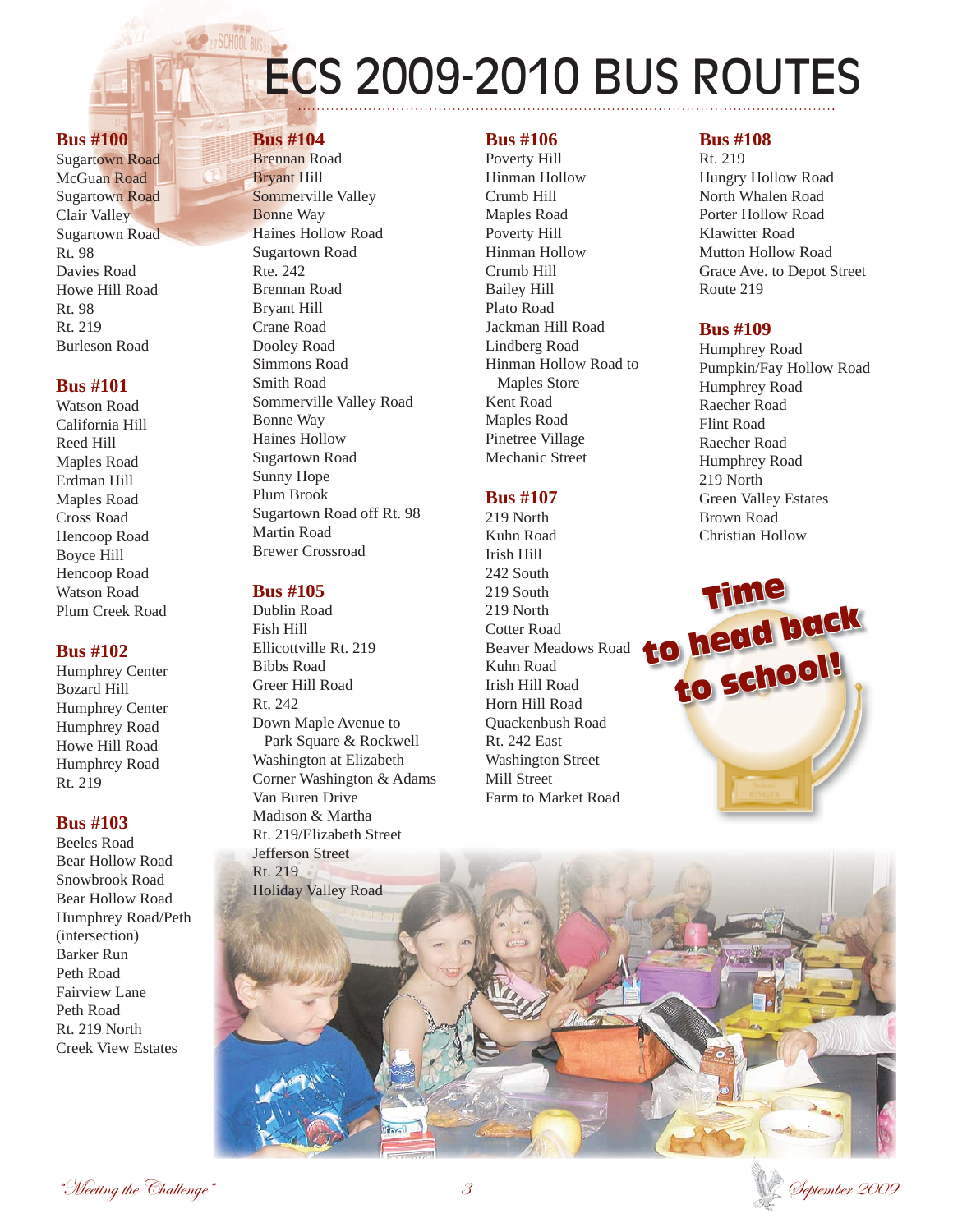## Community gets first look at STRATEGIC PLAN

On July 14th, at a community presentation, the four (4) District Task Forces (Systems & Structures, Fiscal/Facilities, Academic Excellence, Community Partnerships) reported their recommendations. While the plan has not yet been formally adopted by the Board of Education, we anticipate that it will be approved later in September. There are several areas that still require some "fine tuning" but overall we are extremely pleased with the process and the outcome of the work done by the community members who contributed throughout the process.

The highlights of the "plan" include 14 clear strategic intents (goals) and a revised vision, mission, beliefs and taglines that will be used to guide our work. There are also 42 Key Initiatives (strategies) that will be used along with numerous "action plans" designed to help us reach our goals. We plan to hold another public meeting in late September to communicate the final results of the plan and share our vision with the community. A finalized copy of the plan will be published in the October newsletter.

The District wants to take this opportunity to publicly thank the many parents, staff members, students, and community members who gave of their time and talent to make all of this possible:

### **CORE TEAM**

Tina Barrett Bryan Bower Colleen Bower Josh Bower Erin Brady Linda Butler MaryEllen Campbell Stacy Chapman Cindy Crandall Ed Crowley Steve Crowley Mark Duerr Chris Edwards Matt Finn Melissa Foster Kelly Fredrickson Sharon Friel Tiffany Giannicchi Debbie Golley Cindy Goodin Greta Gregory Mike Hartsell Shawne Hunt Chris Karns Jennifer Karns Melanie Kerns Bonnie Koshir Dan LaCroix Mollie Lapi Kim Logel Linda McAndrew Matt McAndrew Bob Miller Kate O'Striker Connie Poulin Larry Shattenburg

Joanne Timkey Paul Timkey Mark Ward Kevin Watt Vicky Williams Scott Wilson Jaye Zelko

### **ACADEMIC EXCELLENCE**

 Christine Bacon Erin Brady-Swenson MaryEllen Campbell Jenn & Chris Carns Stacy Chapman Cindy Crandall Matt Finn Tiffany Giannicchi Nancy Molnar Katie O'Stricker Jackie Paddock Sandy Reed Lynette Sexton Larry & Veronica Shattenberg Mary Spell Joanne Timkey Blair Wood Scott Wilson Jaye Zelko

### **COMMUNITY**

**PARTNERSHIP** Paula Aryhart Tina Barrett Colleen Bower Greg Cappelli Lynn Dubey

Debbie Golley Elisa Hughey Melanie Kerns Kim Logel Kirsten Sciara Michelle Steinbroner Steve Ward

### **FACILITIES, BUILDINGS & GROUNDS**

Tim Bergan Ed Crowley Mark Duerr Kelly Fredickson Jack Kramer Matt McAndrew Orrie McComb Chris Mendell Jerry Musall Mary Neilon Dave Pelton Tom Scharf Bill Steinbroner Paul Timkey Vicky Williams

### **FISCAL**

Bonnie Koschir, Co-Chair Mark Ward, Co-Chair Mike Kerns John Northrup Karl Schwartz Rob Snider Sharon Morton John Burrell Ken Hinman Melissa Foster

Nancy Rogan Steve Crowley Kerry Higgs Mollie Lapi Byran Bower Mary Hartsell Len Zlockie Cindy Goodin

### **SYSTEMS & STRUCTURES**

Cathy Andera Lois Bergan Josh Bower Cathy Burkhardt Dunkleman Linda Butler Tammy Eddy Chris Edwards Sharon Friel Deb Golley Mike Hartsell Shawne Hunt Dan LaCroix Tim McNell Bob Miller Therese & Kevin O'Rourke Cindy Oakes Goodin Todd Quinn Kim Reading Pat Robinson Cindi Snyder Amy Swalcy Aaron Thomas Sandy Tomblin Pat Waldron Kyle Woodin

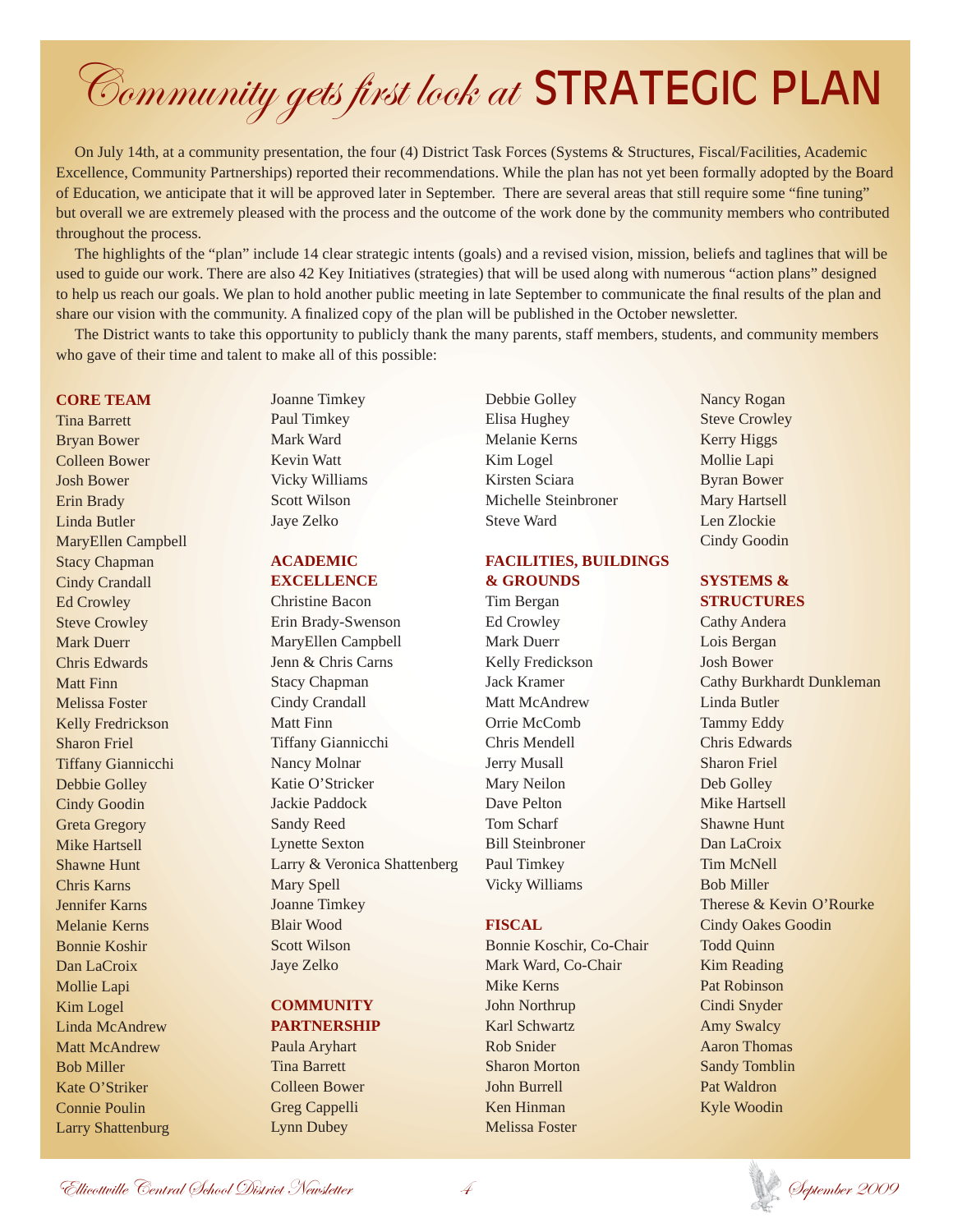## SCHOOL HEALTH SERVICES STUDENT COUNCIL

### Dear Parent/Guardian:

The district's School Health Services program supports your student's academic success by promoting health in the school setting. One way that we provide care for your student is by performing health screenings as mandated by the State of New York.

During this school year, the following screenings will be required or completed at school:

### **Vision**

Distance acuity for all newly entering students and students in Pre-k, Kindergarten, Grades 1, 2, 3, 5, 7 and 10.

• Near vision acuity, hyperopia and color perception screening for all newly entering students.

### **Hearing**

• Hearing screening for all newly entering students and students in Kindergarten, Grades 1,3,5,7 and 10.

### **Scoliosis**

• Scoliosis (spinal curvature) screening for all students in Grades 5-9.

### **Health Appraisals**

- A physical examination including Body Mass Index and Weight Status Category Information is required for all newly entering students and students in Pre-K, Kindergarten, Grades 2, 4, 7 and 10, and all students playing sports.
- Physicals are done by the School Physician's PA during the regular school day. Students who prefer to be examined by their own physician may obtain the appropriate forms from the Health Office.

### **Dental Certifi cates**

A dental certificate is requested for all newly entering students and students in Kindergarten, Grades 2, 4, 7 and 10.

A letter will be sent home if there are any findings on the screening done at school that would cause concern or need medical follow-up. Please call the school's Health Office if you have any questions or concerns.

Thank You,

Diana Golley, RN School Nurse

## *ew York State offers* PUBLIC HEALTH INSURANCE

Family Health Plus is a public health insurance program run by the Department of Health for adults between the ages of 19 and 64 who do not have health insurance — either on their own or through their employers — but have incomes too high to qualify for Medicaid. Family Health Plus is available to single adults, couples without children, and parents with limited income who are residents of New York State and are U.S. citizens or fall under one of many immigration categories.

Family Health Plus provides comprehensive coverage, including prevention, primary care, hospitalization, prescriptions and other services. There are no costs to participate in Family Health Plus. Health care is provided through participating

managed care plans in your area.

To apply for Family Health Plus, you will need to have a personal interview where you will complete an application, provide proof of certain information, and select a health plan. Enrollment facilitators are located near your home or work, to help you apply, ease the enrollment process and answer your questions. Please call 1-877-9FHPLUS (1-877-934-7587), and ask about Family Health Plus.

New York State also has a health insurance plan for kids, called Child Health Plus. Child Health Plus is run by the Department of Health. Depending on your family's income, your child may be eligible to join either Child Health Plus A (formerly Children's Medicaid) or Child

# WORKING FOR YOU

The Student Council is a very important part of Ellicottville Central School. It consists of many diverse students that all have two main goals: to help the community and to manage the school that they attend. Every year, students in Student Council do their best to help the community. At ECS, you may see some of these students selling food at games in the concession stand or doing fundraisers such as our fruit sale in November. We do these to help our community throughout the year. So please, feel free to help the student council at any time. With your help, we can make a difference in the community! als:<br> $\begin{bmatrix} 1 \\ -1 \\ -1 \\ -1 \\ -1 \end{bmatrix}$ 

Health Plus B. Both Child Heath Plus A and B are available through dozens of providers throughout the state. Enrolling in Child Health Plus is easy.

To be eligible for either Child Health Plus A or B, children must be under the age of 19 and be residents of New York State. Whether a child qualifies for Child Health Plus A or Child Health Plus B depends on gross family income. Children who are not eligible for Child Health Plus A can enroll in Child Health Plus B if they don't already have health insurance and are not eligible for coverage under the public employees' state health benefits plan. Please call this toll-free number: 1-800-698-4KIDS (1-800-698-4543), and ask about Child Health Plus.

"Meeting the Challenge"  $5$   $5$ 

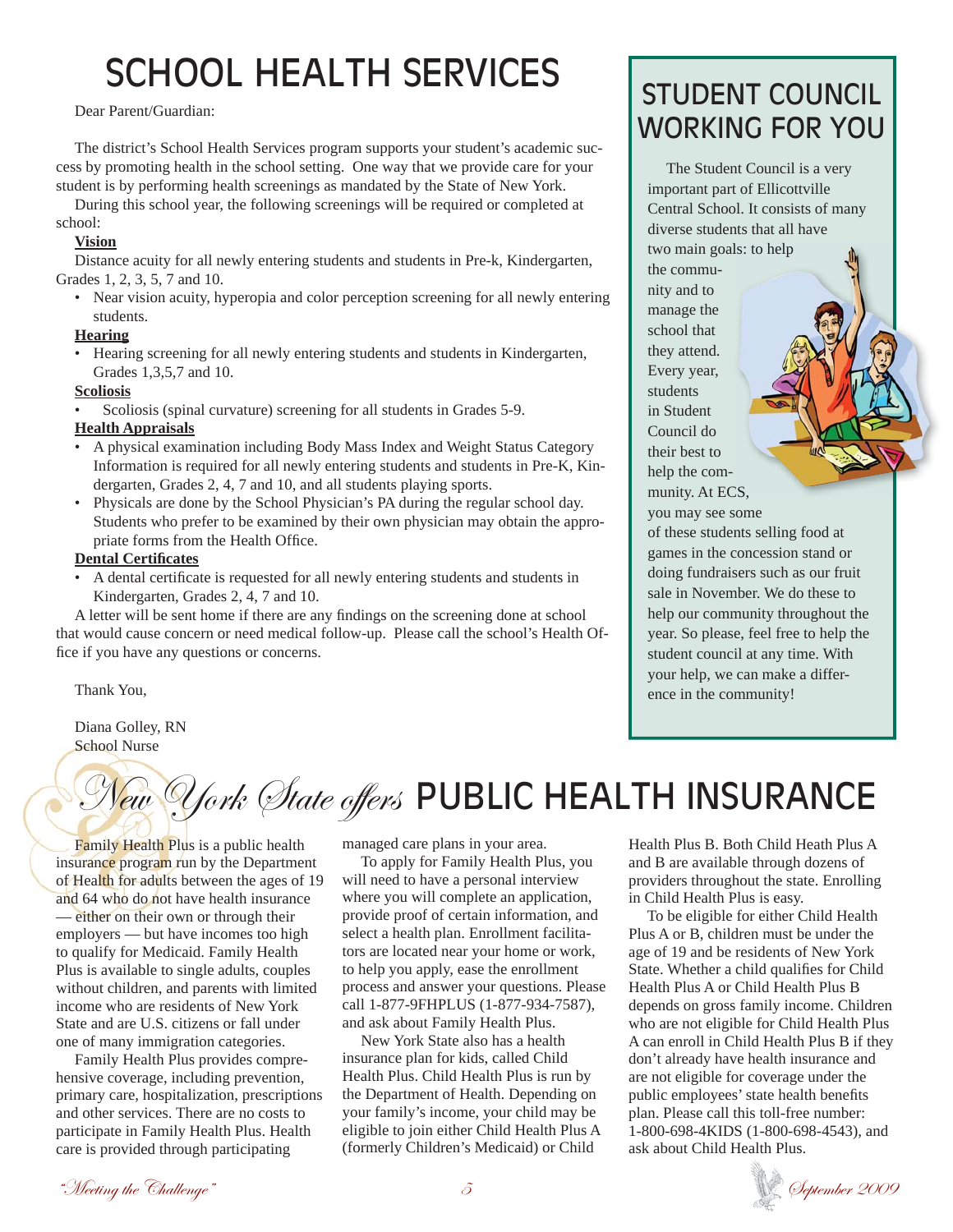### JOIN US FOR OUR FALL OPEN HOUSE

Our annual Open House is scheduled for Thursday, September 17th. The elementary school will start out the evening with a brief information session at 6:30 in the elementary gym for introductions and announcements. The Middle/ High School will have a similar gathering in the High School cafeteria at 7:30.

Open House is your chance to meet and hear your children's teachers talk about the curriculum and the expectations for this year. We ask that you not discuss your child's individual needs at this time. Parents are asked to sign up for a parent-teacher conference which will be the time to talk about your child's specific needs.

We plan to hold an informational session for parents of children in grades 6-12 to explain how they will be able to access their child's grades and attendance via the internet starting September 18th.

We will once again be asking for treat/dessert donations from elementary families (2 or 3 days before) to share the evening of Open House. We truly enjoyed the variety of treats last year! YUMMY!

### Message from the 'ELEMENTARY PRINCIPAL

### **By Connie Poulin, Elementary Principal**

Summer is coming to a close and the 2009-2010 school year is about to begin. We hope that you have had the opportunity to enjoy our summer season (between raindrops) and are refreshed and prepared to begin the new school year.

We look forward to a very successful year for your child and would like to take this opportunity to share ways that may help get the school year off to a great start! Listed below are some ideas that you may find helpful as you begin to establish routines and prepare for the start of school:

- 1. Review safety/behavior rules especially regarding school bus safety and school-wide and classroom behavior.
- 2. Purchase and label necessary supplies. Involve your child in this process. This helps build excitement about returning to school.
- 3. Have a "drop spot" at home where the book bag is placed upon entering the home. Help your child empty his/her bag every night and prepare it for the next day. This avoids confusion (and sometimes tears) when getting ready to leave for school in the morning.
- 4. Establish homework and bedtime routines. Be sure your child thoroughly understands and accepts the routines you create together. Choose a quiet and organized study space where your child will complete homework assignments. If there is no assigned homework, spend 10-15 minutes reading together, reviewing flashcard, studying spelling words, etc., to get in the habit of spending some time each evening on schoolwork.
- 5. Take a few minutes to prepare the night before to help get your child off to a good start. Take a few minutes at night to lay out clothes for the next day and pack his/her backpack. You may want to pack a lunch (or give money to buy lunch) the night before as well.
- 6. Be sure your chid(ren) have a nutritious breakfast each morning and send them off to school with a smile and a hug!

If at any time, you should have any questions or concerns, please do not hesitate to contact your child's teacher

### $H$  note about child BEHAVIOR & LEARNING AT SCHOOL

When children behave well at school, they have more opportunities for learning. They also show respect for their teachers and classmates by following the rules. Encourage good behavior at school with these suggestions:

Communication is vital! Talk with your child's teacher. Ask if there are rules your child struggles with (working quietly, keeping hands to herself). Together, come up with ideas for improvement. Then, mark your calendar to follow-up with your child's teacher by phone or e-mail. Note: Before we know it will be the time of Parent/Teacher Conferences. Fall conferences are an ideal time to find out about your youngster's behavior. There are ½ days for students on November 10th and November 24th for Parent/Teacher Conferences. Keep in mind that Teachers are willing to schedule meetings or have phone conversations with parents whenever necessary outside of the days scheduled on the district calendar for conferences. Teachers are caring and helpful people by nature and are happy to help you work out a plan for great behavior.

Practice is vital! Being consistent at home will help your youngster follow rules at school. If she leaves the kitchen table without being excused, you might say, "Our rule at home is that we stay at the table until dinner ends. What's the rule for staying seated at school?" Or remind her that she's working on keeping her classroom desk neater, and have her

practice by straightening her room more often at home.

Teamwork is vital! Show your child that you and her teacher are a team. If you are confused by classroom discipline, contact the teacher rather than questioning their judgment in front of your child. For example, if your child has to sit during recess but says she "didn't do anything," ask the teacher what happened. Then, talk with your youngster about her behavior and the importance of respecting her teacher's decisions.

Remember, when children behave well at school, they have more opportunities for learning.

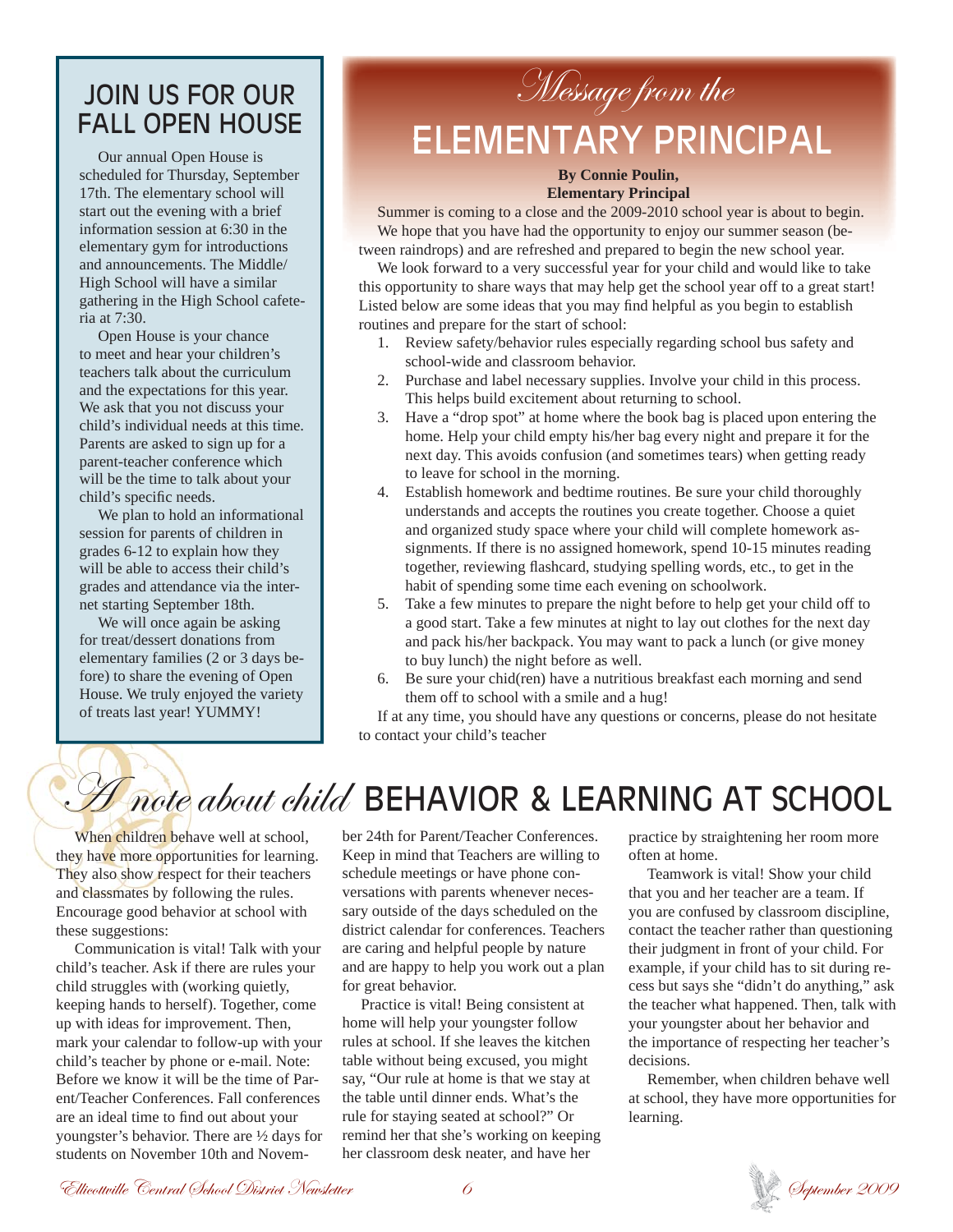### STUDENT CONSENT RELEASE FORM FOR MEDIA

Dear Parents/Guardians:

Periodically the press or media, including our ECS District Newsletter request to do a feature or news story on an educational or safety topic concerning our school. Usually they request photographs of our students to accompany these articles for print or broadcast purposes.

Pursuant to the federal *No Child Left Behind Act* signed into law in January 2002, school districts must notify parents of their rights and the rights of their children to request, in writing, that the district NOT release such information if it is requested.

Please complete the tear off below and return to the elementary or high school office. Forms will be kept on file in the offices. You may request to change your permission status at any time by submitting a revised form. If you have any questions regarding the form or law, please feel free to contact Mr. Robert Miller, 6-12 Principal at 699-2316; Mrs. Connie Poulin, K-5 Principal at 699-2318 or myself at 699-2368.

Sincerely,

Mark Ward

Mark J. Ward, Superintendent

| Please check only ONE Item:    |                                                                                                                                                                              |
|--------------------------------|------------------------------------------------------------------------------------------------------------------------------------------------------------------------------|
| I give permission for my child | (please print childs full name)                                                                                                                                              |
| district newsletter.           | to be photographed for press or media print or broadcast purposes, including the monthly                                                                                     |
| newsletter.                    | I wish to be <b>contacted on a case-by-case basis</b> for permission for my child to be<br>photographed for press or media print, broadcast purposes or the monthly district |
|                                | I do not give permission for my child to be photographed for press or media print,<br>broadcast purposes or the monthly district newsletter.                                 |
|                                | CHILD'S NAME (please print)                                                                                                                                                  |
|                                | HOMEROOM TEACHER                                                                                                                                                             |
|                                |                                                                                                                                                                              |
|                                |                                                                                                                                                                              |
|                                |                                                                                                                                                                              |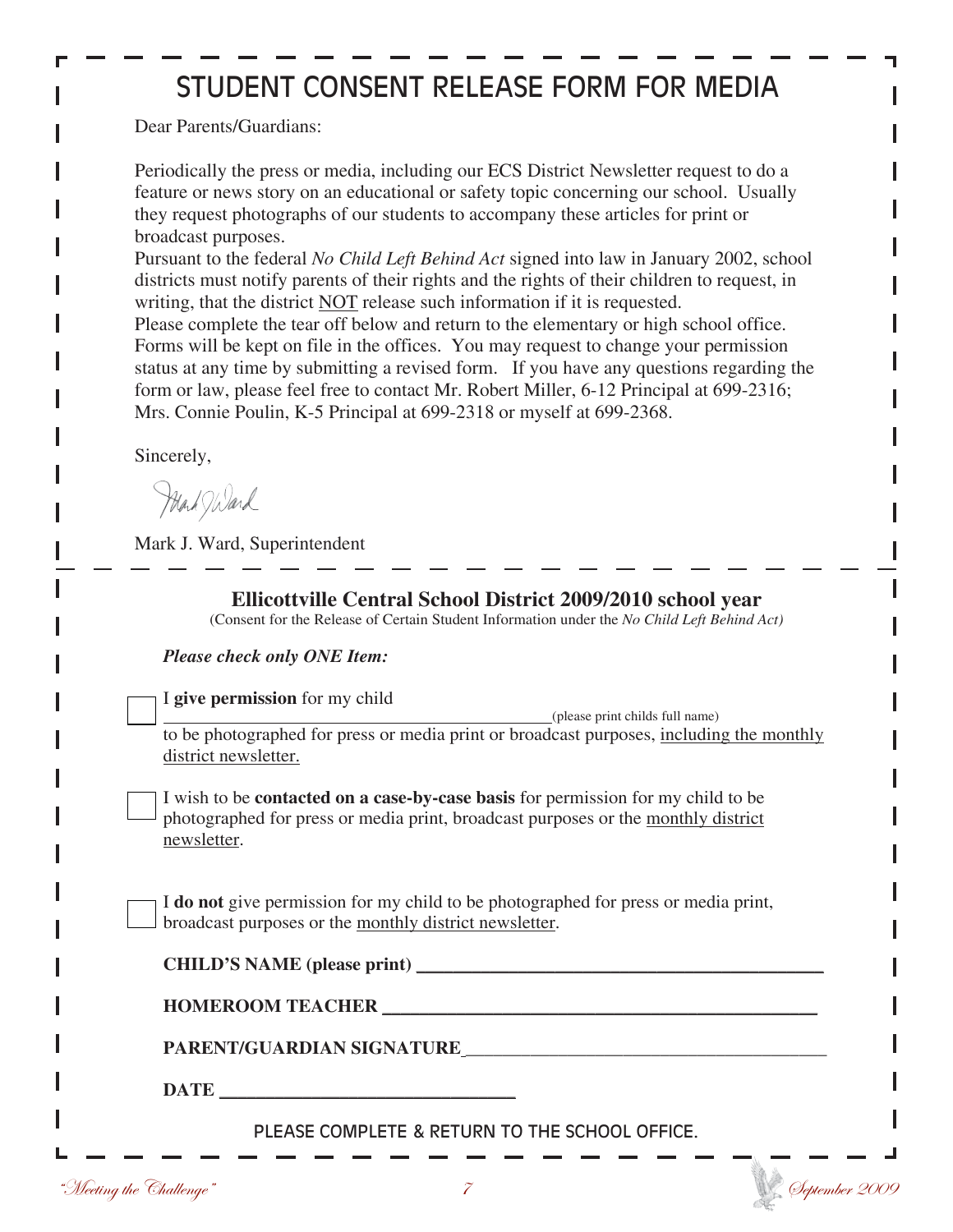

Pictures for students in grades 7-12 will be taken on September 11<sup>th</sup> Elementary individual and class pictures will be taken on September 29th.

Information about the pictures will be sent home before these dates.

Children who were absent on picture day, or who do not like the picture that was taken, can have their photo taken on "retake day" which will be on October 22nd.

### ANNUAL NOTICES

### **Title IX and Section 504**

The Ellicottville Central School District in compliance with Title IX of the Educational amendments of 1972, Section 504 of the Rehabilitation Act of 1973 and the Americans With Disabilities Act (ADA) hereby designates, Miss Justine Stephan, as the Title IX/Section 504/ ADA Coordinator for the Ellicottville Central School District. The Coordinator is responsible for resolving complaints and discrimination based on sex or disability. She is also responsible for handling complaints and grievances regarding discrimination based on race, color, creed, religion, national origin, political affiliation, sexual orientation, age, military status or marital status. Miss Stephan can be reached at Ellicottville Central School, 5873 Route 219, Ellicottville, New York 14731 or by phoning (716) 699-2316 (ext. 410).

A copy of the Ellicottville Central School District's Administrative Regulation #3232 Student Discrimination Grievance Guidelines is available in the Superintendent's Office, Monday-Friday (8:00 am - 3:00 pm).

### **Child Find Notice**

Notice is hereby given to all district residents with children between birth and age 21: If your child is disabled or you suspect he/ she may be disabled, you may be entitled to special education and related services without cost to you. Please contact the school's Special Education Office at  $(716)$  699-2316 (Justine Stephan at extension 410) to obtain further information.

Notice is in compliance with IDEA "Child Find" requirements Education Law 4402 (1) (a).

## **Eagle's Nest News**

### **About the Program**

The Eagle's Nest is a certified program, through the CRLA organization. CRLA is the College Reading and Learning Association. We are the first high school in New York State to earn this certification. Any tutor who completes the training and tutors a minimum of twenty-five hours will be internationally certified. Many colleges are affiliated with the CRLA organization so certified tutors will often be able to join the tutoring staff at their college without going through the training process.

We are looking for new tutors for the new school year. If you feel you did well in your classes last year and could help others do so as well we need you. If you are interested in becoming a tutor you can pick up an application from Ms. Dineen. There are many benefits to becoming a peer tutor:

- $\checkmark$  You get to help others
- $\checkmark$  You get to review the material so you know it better
- $\checkmark$  It looks good on your college resume
- $\checkmark$  You receive letters of recommendation from Ms. Dineen
- $\checkmark$  You get certified, so it's possible to enter a tutoring program at the college level

Also, it's always smart to seek help right away. If you got your schedule and you are worried about this school year, get signed up right away with a tutor to start off on the right foot. If you struggled last year then it might also be a good idea to start the year with a tutor. You can get a referral form from Ms. Dineen or from any of your classroom teachers. We are here to help you.

| Want to be a tutor?                         | Need to be tutored?                         |
|---------------------------------------------|---------------------------------------------|
| We are now accepting applications for       | Are you nervous about this year's           |
| tutors for this school year. See Ms. Dineen | schedule? Was last year a struggle for you? |
| if you're interested.                       | See Ms. Dineen about getting a tutor.       |

*For more information go to the ECS website, click middle school or high school, click Dineen, Carrie, click Peer Tutoring* 

### SEX OFFENDER REGISTRY WEBSITE

The purpose of this site is to provide an overview of the sex offender registration law and how the public can obtain information about sex offenders. The Sex Offender Registration Act, New York's version of Megan's Law, was signed by Governor George E. Pataki in July 1995 and became effective on January 21, 1996. The text of the statute is contained in Correction Law Article 6-C (Section 168 et seq.).

Registered sex offenders in New York are classified by the risk of reoffense. A court determines whether an offender is a level 1 (low risk), 2 (moderate risk) or 3 (high risk). The

court also determines whether an offender should be given the designation of a sexual predator, sexually violent offender or predicate sex offender. Sex offenders registered on or after March 11, 2002 register for a minimum of 10 years unless they have been given a designation. If they have been given a designation, they register for life. Level 1 and 2 sex offenders registered prior to March 11, 2002 register for 10 years while level 3 offenders register for life.

For more information on sex offenders residing in our district, visit http:// criminaljustice.state.ny.us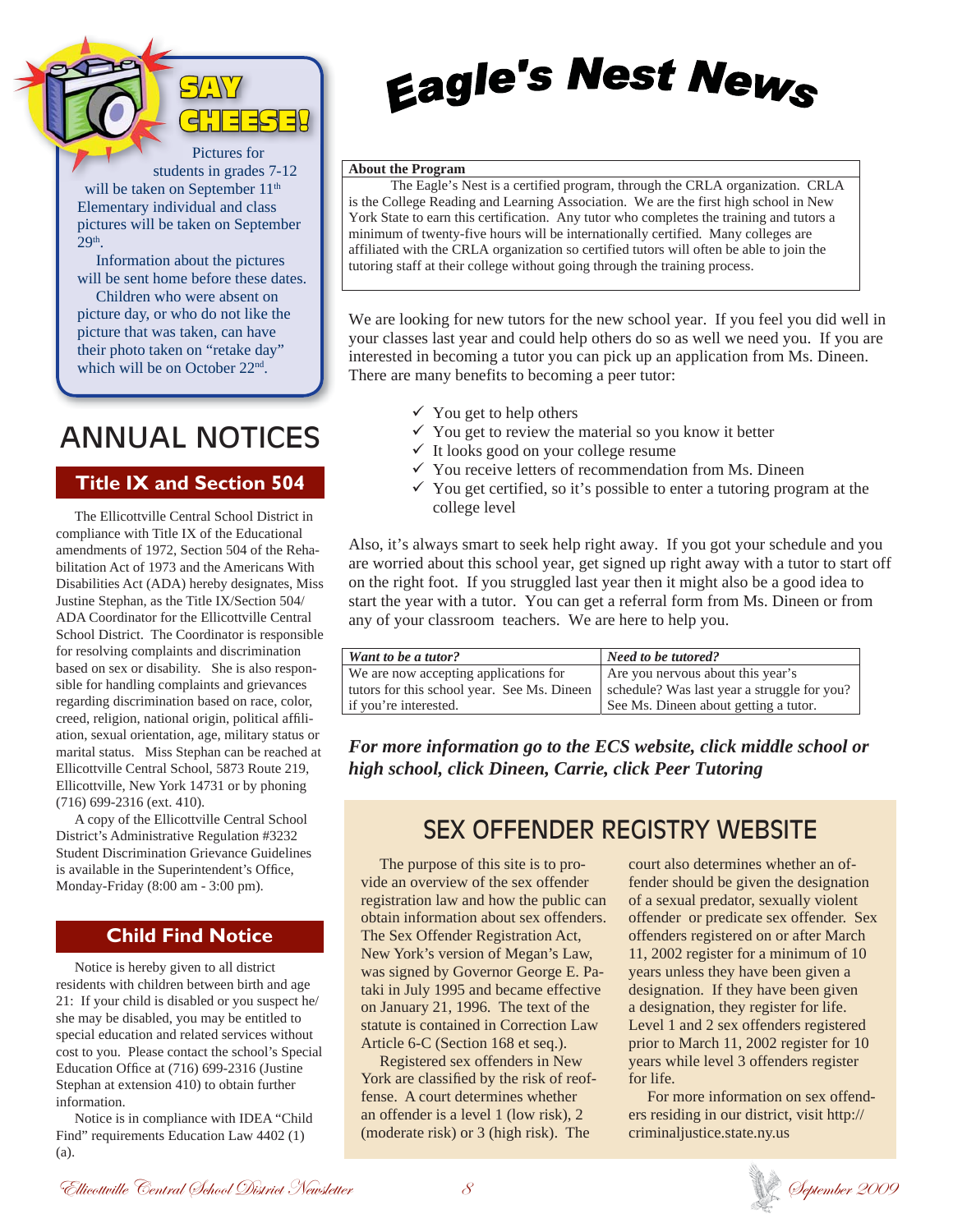| Bentral (Dehool District | 2009-10 District Calendar                   | Approved by the ECS Board of Education 3/24/09 |                                           | Independence Day                                                                       | Superintendent's Day                                                                                  | First Day of School for Students                                                                   | NO SCHOOL - Labor Day                                                      | NO SCHOOL - Columbus Day | Staff Development Day (no school for students) | End of 1st Marking Period                     | Parent/Teacher Conferences (1/2 day of school for students K-12) | NO SCHOOL - Veteran's Day                                                | Parent/Teacher Conferences (1/2 day of school for students K-12)                                | NO SCHOOL-Thanksgiving Recess<br>11/25/-11/27                                                          | NO SCHOOL - Winter Recess                                                                                                 | NO SCHOOL - Martin Luther King Jr. Day                        | Regents Exams           | End of 2nd Marking Period | Staff Development Day (no school for students)                                                | NO SCHOOL - Presidents' Day                        | Staff Development Day (no school for students)                  | 1/2 Day Grades K-5 Parent/Teacher Conference Day                                      | School Closed                                                                                                     | End of 3rd Marking Period                                                                              | NO SCHOOL - Spring Recess                                     | NO SCHOOL - Memorial Day | Regents Exams | Last day of school for students and staff                                                         | <b>ECS</b> Graduation                             |                                                                                                                             | STAFF DEVELOPMENT DAYS (no school for students)<br>NO SCHOOL                                                                                                                                                                   | SCHOOL RECESS - School Closed                                | END OF MARKING PERIOD            | PARENT/TEACHER CONFERENCES (1/2 day for students grades K-12) | PARENT/TEACHER CONFERENCES (1/2 day for students grades K-5) |                              |                                                                                 |
|--------------------------|---------------------------------------------|------------------------------------------------|-------------------------------------------|----------------------------------------------------------------------------------------|-------------------------------------------------------------------------------------------------------|----------------------------------------------------------------------------------------------------|----------------------------------------------------------------------------|--------------------------|------------------------------------------------|-----------------------------------------------|------------------------------------------------------------------|--------------------------------------------------------------------------|-------------------------------------------------------------------------------------------------|--------------------------------------------------------------------------------------------------------|---------------------------------------------------------------------------------------------------------------------------|---------------------------------------------------------------|-------------------------|---------------------------|-----------------------------------------------------------------------------------------------|----------------------------------------------------|-----------------------------------------------------------------|---------------------------------------------------------------------------------------|-------------------------------------------------------------------------------------------------------------------|--------------------------------------------------------------------------------------------------------|---------------------------------------------------------------|--------------------------|---------------|---------------------------------------------------------------------------------------------------|---------------------------------------------------|-----------------------------------------------------------------------------------------------------------------------------|--------------------------------------------------------------------------------------------------------------------------------------------------------------------------------------------------------------------------------|--------------------------------------------------------------|----------------------------------|---------------------------------------------------------------|--------------------------------------------------------------|------------------------------|---------------------------------------------------------------------------------|
|                          | $\mathbf{z}$<br>ptember 2009<br>$rac{6}{5}$ | ഗ<br>щ<br>FH<br>≥<br>۳<br>Σ<br>ဖာ              | ιΩ<br>4<br>S<br>$\mathbf{\tilde{c}}$<br>⇐ | 7/4<br>$\frac{2}{3}$<br>$\overline{1}$<br>$\tilde{e}$<br>ၜ<br>$\infty$<br>N<br>$\circ$ | 9/1<br>e)<br>$\frac{8}{1}$<br>17<br>$\frac{6}{5}$<br>$\frac{15}{2}$<br>14                             | 9/2<br>26<br>25<br>$\overline{24}$<br>23<br>22<br>$\overline{z}$<br><u>ី ន<math>\vert</math>ន</u>  | 9/7<br>30<br>29<br>28                                                      | 10/12                    | 10/13                                          | 11/6<br>$\frac{6}{5}$<br>December 2009        | 11/10<br>ဖ<br>щ<br>HT<br>$\geq$<br>H<br>Σ<br>  ဟ                 | $11/11$<br>မာ<br>4<br>S<br>$\mathbf{\Omega}$<br>$\overline{\phantom{0}}$ | 11/24<br>$\frac{2}{3}$<br>$\tilde{t}$<br>10<br>ၜ<br>$\infty$<br>N                               | <u>e</u><br>$\frac{8}{2}$<br>17<br>$\frac{6}{5}$<br>$\frac{15}{2}$<br>$\frac{4}{1}$<br><u>៰ ឌ </u> ន ឝ | 12/23-1/1<br>26<br>25<br>$\mathbf{z}$<br>္ဂိပ္<br>22<br>ম                                                                 | 1/18<br>ᢛ<br>$\frac{6}{3}$<br>29<br>$\frac{28}{3}$            | 1/26-1/29               | 1/29                      | 1/29<br>23<br>$\frac{\text{March }2010}{\text{S}\left[\text{ M}\right]\left[\text{T}\right]}$ | 2/15<br><b>S</b><br>щ<br>F<br>$\geq$               | 2/16<br>ڡ<br>မာ<br>4<br>S<br>$\sim$<br>$\overline{\phantom{0}}$ | 3/12<br>$\frac{3}{2}$<br>12<br>$\tilde{t}$<br>$\overline{0}$<br>$\bullet$<br>$\infty$ | 4/2<br>$\mathbf{S}$<br>ი<br>1<br>$\frac{8}{5}$<br>17<br>$\frac{6}{1}$<br>15<br>$r\left 1\right 2\left 2\right $   | 4/9<br>27<br>26<br>25<br>24<br>23<br>22                                                                | 4/12-4/23<br>$\overline{\widetilde{\mathcal{C}}}$<br>30<br>29 | 5/31                     | 6/15-6/24     | 6/24<br>$\frac{8}{18}$<br>$\begin{array}{c c c} \text{June 2010} \\ \text{0102 9010} \end{array}$ | 6/25<br>ဖ<br>LL.<br>F<br>$\geq$                   | $\frac{2}{3}$<br><u>ທ</u><br>$\ddot{ }$<br>4<br>$\overline{10}$<br>ო<br>2<br>ၜ<br>$\infty$<br>$\overline{\phantom{0}}$<br>r | <b>01</b><br>26<br>25<br>$\frac{8}{3}$<br>17<br>$\overline{24}$<br>$\frac{6}{5}$<br>23<br>$\frac{15}{2}$<br>22<br>$\frac{4}{5}$<br>$\overline{21}$<br><u>ျေငျမျာ</u>                                                           | 30<br>$\overline{29}$<br>28                                  |                                  |                                                               |                                                              |                              |                                                                                 |
| <u>s Micottville</u>     | August 2009                                 | ဖာ<br>щ<br>돈<br>≶<br>⊢<br>Σ<br>ဖ<br>ဖာ         | 4                                         | $\infty$<br>N<br>ဖ<br>5<br>4<br>$\sim$<br>$\boldsymbol{\sim}$<br>$\tilde{t}$           | $\frac{5}{2}$<br>$\frac{4}{3}$<br>13<br>$\frac{2}{3}$<br>$\div$<br>$\tilde{e}$<br>ၜ<br>$\frac{8}{10}$ | 22<br>$\overline{21}$<br>$\overline{20}$<br><b>e</b><br>$\frac{8}{1}$<br>17<br>$\frac{6}{1}$<br>25 | 29<br>$\overline{28}$<br>27<br>26<br>25<br>$\overline{24}$<br>$\mathbb{Z}$ | $\overline{5}$<br>30     |                                                | ₽<br>November 2009<br>$\overline{\mathbf{z}}$ | ဖ<br>щ<br>Ē<br>$\geq$<br>$\vdash$<br>Σ<br>ဖာ<br><b>ဟ</b>         | S                                                                        | N<br>ဖ<br>5<br>4<br>$\infty$<br>$\mathbf{\tilde{z}}$<br>$\overline{\phantom{0}}$<br>$\tilde{=}$ | $\overline{4}$<br>$\overline{13}$<br>$\mathbf{r}$<br>Ξ<br>10<br>൭<br>$\infty$<br>17                    | 24<br>$\overline{20}$<br><b>e</b><br>$\frac{8}{1}$<br>$\overline{1}$<br>$\frac{6}{1}$<br>$\frac{6}{7}$<br>$\overline{24}$ | 28<br>$\frac{1}{2}$<br>25<br>24<br>23<br>22<br>$\overline{5}$ | $\boldsymbol{30}$<br>29 |                           | ల్లె<br>February 2010<br><u>e</u>                                                             | ဖ<br>щ<br>돈<br>$\geq$<br>$\vdash$<br>Σ<br>ဖာ<br>ပာ | $\sim$                                                          | ٯ<br><u>မာ</u><br>4<br>S<br>$\mathbf{\Omega}$<br>$\overline{\phantom{0}}$<br>ၜ        | $\boldsymbol{\mathfrak{e}}$<br>$\frac{2}{3}$<br>$\div$<br>$\tilde{e}$<br>თ $\,$<br>$\infty$<br>N<br>$\frac{6}{5}$ | $\overline{20}$<br><u>ုရ</u><br>$\frac{8}{10}$<br>17<br>$\widehat{\Phi}$<br>15<br>$\overline{4}$<br>23 | 77<br>26<br>25<br>24<br>23<br>22<br>$\overline{21}$<br>30     | 28                       |               | $\overline{20}$<br><b>May 2010</b><br>Ξ                                                           | S<br>щ<br>F<br>$\geq$<br>۳<br>Σ<br><b>S</b><br>ပာ | $\infty$<br>$\overline{\phantom{0}}$<br>N<br>ဖ<br>မာ<br>4<br>S<br>2<br>$\tilde{e}$<br>S                                     | $\frac{15}{2}$<br>22<br>$\frac{4}{3}$<br>$\overline{\mathbf{z}}$<br>20<br>$\frac{3}{2}$<br>$\frac{1}{2}$<br>$\mathbf{r}$<br>$\overline{18}$<br>$\tilde{\tau}$<br>$\frac{0}{1}$<br>17<br>$\frac{6}{1}$<br>ၜ<br>24<br>$\ddot{ }$ | 29<br>28<br>27<br>26<br>25                                   | $\frac{a}{5}$<br>$\frac{23}{30}$ |                                                               | (9/1, 10/13, 1/29, 2/16)<br>4                                | possible student make-up day | **If no emergency days are used, school will be closed on Friday, May 28, 2010. |
| "Meeting the Challenge"  | July 2009                                   | щ<br>퐅<br>$\geq$<br>Σ<br>ဖ                     | S<br>2                                    | $\tilde{=}$<br>൭<br>$\infty$<br>r<br>$\bullet$<br>ശ                                    | 17<br>$\overline{16}$<br>15<br>$\ddot{4}$<br>$\frac{3}{2}$<br>$\overline{c}$                          | $\overline{24}$<br>23<br>22<br>$\overline{z}$<br>$\overline{20}$<br>$\overline{6}$                 | $\tilde{\bm{c}}$<br>$30\,$<br>29<br>28<br>27<br>26                         |                          |                                                | October 2009                                  | щ<br>퐅<br>$\geq$<br>⊢<br>Σ<br>ဖ                                  | $\mathbf{\mathsf{N}}$                                                    | ၜ<br>$\infty$<br>N<br>$\bullet$<br>LO.<br>4                                                     | $\frac{6}{5}$<br>$\frac{15}{2}$<br>$\frac{4}{4}$<br>$\langle 3 \rangle$<br>12<br>$\overline{r}$        | 23<br>22<br>$\overline{\mathbf{z}}$<br>$\overline{20}$<br><b>0</b><br>$\frac{8}{1}$                                       | 30<br>29<br>28<br>27<br>26<br>25                              |                         | 9                         | January 2010                                                                                  | щ<br>돈<br>$\geq$<br>$\vdash$<br>Σ<br>တ             | $\overline{\phantom{a}}$                                        | $\infty$<br>N<br>ဖ<br>LO<br>4<br>$\infty$                                             | 15<br>$\overline{4}$<br>13<br>$\frac{2}{3}$<br>$\tilde{t}$<br>$\mathrel{\mathop{\mathsf{e}}\nolimits}$            | 22<br>$\overline{\mathbf{z}}$<br>20<br>$\overline{e}$<br><u>ලි</u><br>$\frac{1}{7}$                    | 29<br>28<br>27<br>26<br>25<br>24                              | $\overline{5}$           |               | April 2010                                                                                        | щ<br>논<br>₿<br>۳<br>$\geq$<br>ဖ                   | 2<br>ၜ<br>$\infty$<br>T<br>ဖ<br>မာ<br>4                                                                                     | ∖€<br>$\approx$<br>ক্রি<br>र्ी<br>$20\sqrt{ }$<br>€<br>$\widetilde{\mathbb{A}}$<br><u> 12</u><br>$\frac{1}{8}$<br>$\overline{t}$                                                                                               | $\boldsymbol{30}$<br>$\overline{29}$<br>28<br>27<br>26<br>25 |                                  |                                                               | STAFF DEVELOPMENT DAYS:<br>September 2009                    | February 16th                |                                                                                 |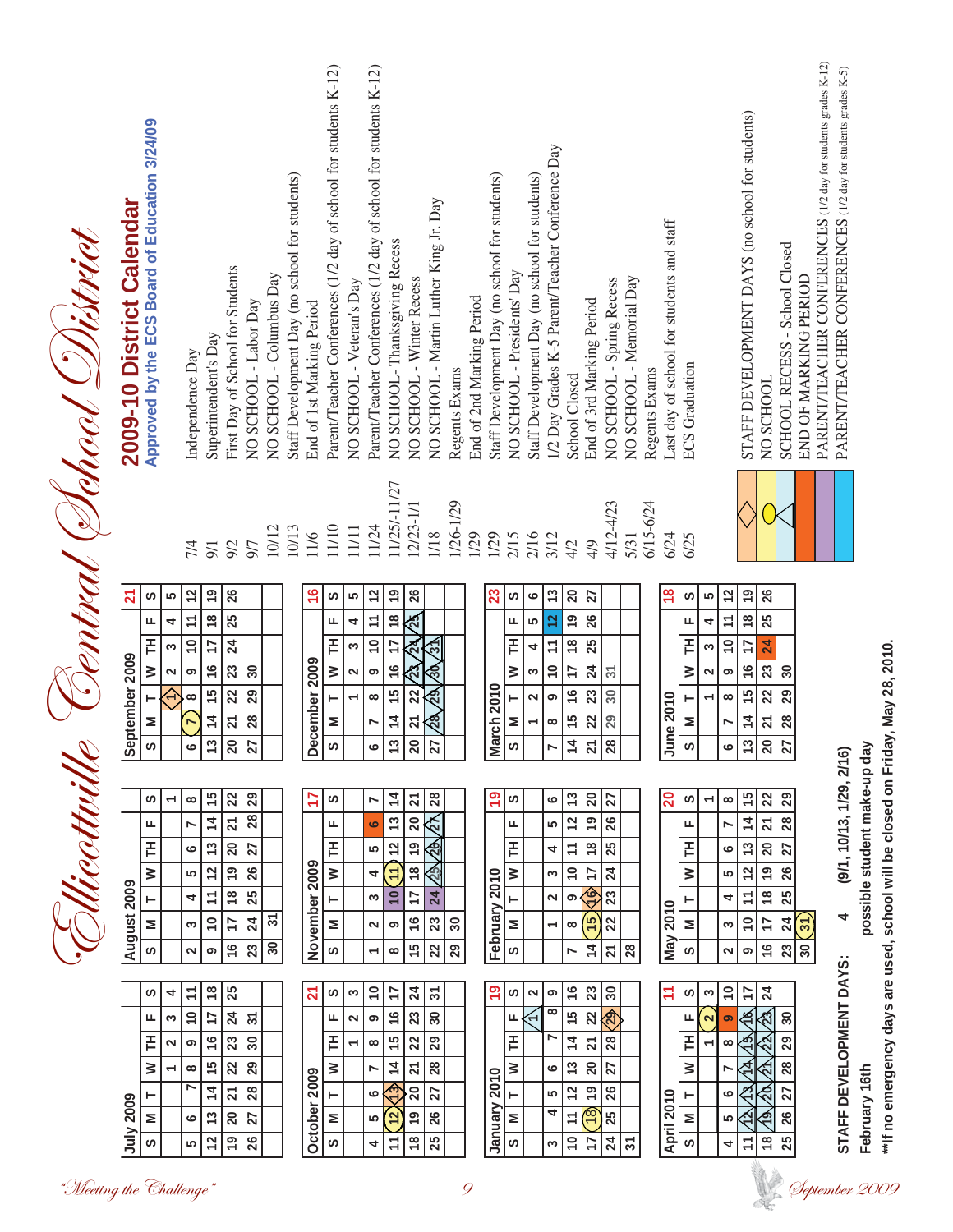### **ECS FAll 2009 Sports Schedule**

#### **VARSITY FOOTBALL**

Sep 4 vs. Panama, 7:30 PM Sep 12 @ Clymer, 1:30 PM Sep 18 @ Portville, 7:30 PM Sep 25 vs. Franklinville, 7:30 PM Oct 2 @ Cattaraugus-LV, 7:30 PM Oct 10 @ West Valley, 2 PM Oct 16 vs. Hinsdale , 7:30 PM

### **JV FOOTBALL**

| Sep 7    | @ Panama, 11 AM                     |
|----------|-------------------------------------|
| Sep 14   | vs. Clymer, 6 PM                    |
| Sep 21   | vs. Portville, 6 PM                 |
| Sep 28   | @ Franklinville, 4:30 PM            |
| Oct 5    | vs. Cattaraugus-Little Valley, 6 PM |
| Oct $12$ | vs. West Valley, 6 PM               |
| Oct 19   | @ Hinsdale, 4:30 PM                 |

### **GIRLS' VARSITY SOCCER**

Sep 5 Home for Scrimmage Tourney, 11 AM Sep 8 @ Hinsdale, 4:30 PM Sep 10 @ Olean Tournament, 5 PM Sep 12 @ Olean Tournament, 12 PM Sep 16 vs. Genesee Valley, 5 PM Sep 17 vs. West Valley, 4:30 PM Sep 22 vs. North Collins, 4:30 PM Sep 24 vs. Brocton, 5 PM Sep 28 @ Pioneer, 4:30 PM Oct 1 vs. Pine Valley, 5 PM Oct 3 @ Franklinville, 11 AM Oct 6 @ Panama, 5 PM Oct 8 vs. Maple Grove, 5 PM Oct 9 vs. Hinsdale, 4:30 PM Oct 13 vs. Franklinville, 4:30 PM Oct 20 @ West Valley, 4:30 PM Oct 22 @ North Collins, 4:30 PM

#### **GIRLS' JV SOCCER**

Sep 10 @ Olean Tournament, 5 PM Sep 12 @ Olean Tournament, 11:30 AM Sep 15 vs. Cattaraugus-Little Valley, 4:30 PM Sep 17 @ Portville Tournament, TBD Sep 19 @ Portville Tournament, TBD Sep 23 vs. Genesee Valley, 5 PM Sep 26 @ Randolph, 10 AM Sep 28 @ Pioneer, 4:30 PM Sep 29 @ Genesee Valley, 5 PM Oct 3 @ Allegany - Limestone, 10 AM Oct 5 vs. Randolph, 4:30 PM Oct 8 vs. Maple Grove, 5 PM Oct 9 @ Cattaraugus-Little Valley, 4:30 PM Oct 13 @ Holland, 4:30 PM Oct 17 vs. Allegany - Limestone, 10 AM

#### **Girls Modified Soccer**

| Sep 24 | @ North Collins, 4:30 PM   |
|--------|----------------------------|
| Sep 29 | @ Franklinville. 4:30 PM   |
| Oct 1  | vs. West Valley, 4:30 PM   |
| Oct 3  | @ Portville, 10 AM         |
| Oct 6  | @ Hinsdale, 4:30 PM        |
| Oct 13 | vs. North Collins, 4:30 PM |

| Oct 15 | vs. Franklinville, 4:30 PM     |
|--------|--------------------------------|
| Oct 17 | @ Jamestown, 4:30 PM           |
| Oct 20 | @ West Valley Central, 4:30 PM |
| Oct 22 | vs. Portville, 4:30 PM         |
| Oct 24 | vs. Hinsdale, 10 AM            |

#### **BOYS' VARSITY SOCCER**

| Sep 4  | Gator Cup Tourney @ ALCS, 5 PM |
|--------|--------------------------------|
| Sep 5  | Gator Cup Tourney, 11:30 AM    |
| Sep 14 | vs. Maple Grove, 4:30 PM       |
| Sep 16 | @ North Collins, 4:30 PM       |
| Sep 18 | vs. Franklinville, 4:30 PM     |
| Sep 21 | vs. Cattaraugus-LV, 4:30 PM    |
| Sep 24 | @ Hinsdale. 4:30 PM            |
| Sep 28 | @ Pine Valley, 4:30 PM         |
| Sep 30 | @ Brocton, 5 PM                |
| Oct 2  | @ Maple Grove, 5 PM            |
| Oct 6  | vs. North Collins, 4:30 PM     |
| Oct 9  | @ Franklinville, 4:30 PM       |
| Oct 14 | vs. Hinsdale, 4:30 PM          |
| Oct 16 | vs. Pine Valley, 4:30 PM       |
| Oct 20 | vs. Brocton, 5 PM              |
| Oct 23 | @ Cattaraugus-LV, 4:30 PM      |

### **BOYS' JV SOCCER**

| Sep 4  | @ A-L Tournament, 4 PM        |
|--------|-------------------------------|
| Sep 5  | @ A-L Tournament, 11:30 AM    |
| Sep 11 | vs. Cassadaga Valley, 4:30 PM |
| Sep 14 | vs. Maple Grove, 4:30 PM      |
| Sep 16 | @ North Collins, 4:30 PM      |
| Sep 18 | vs. Portville, 4:30 PM        |
| Sep 23 | vs. Randolph, 4:30 PM         |
| Oct 2  | @ Maple Grove, 5 PM           |
| Oct 6  | vs. North Collins, 4:30 PM    |
| Oct 7  | @ Cassadaga Valley, 4:30 PM   |
| Oct 14 | @ Randolph, 4:30 PM           |
| Oct 16 | @ Portville, 4:30 PM          |

### **BOYS' MODIFIED SOCCER**

| Sep 21 | vs. Salamanca, 4:30 PM          |
|--------|---------------------------------|
| Sep 25 | vs. Hinsdale, 4:30 PM           |
| Sep 28 | vs. Cattaraugus-LV, 4:30 PM     |
| Oct 2  | vs. Portville, 4:30 PM          |
| Oct 5  | @ Olean, 4:30 PM                |
| Oct 7  | @ Cattaraugus-LV, 4:30 PM       |
| Oct 9  | @ Allegany - Limestone, 4:30 PM |
| Oct 14 | @ Jamestown, 4:30 PM            |
| Oct 16 | @ Hinsdale, 4:30 PM             |
| Oct 19 | vs. Cattaraugus-LV, 4:30 PM     |
| Oct 23 | @ Portville, 4:30 PM            |
| Oct 28 | @ Bradford, 4:30 PM             |
|        |                                 |

#### **GIRLS' VARSITY VOLLEYBALL**

| Sep 3  | @ Pine Valley, 6 PM      |
|--------|--------------------------|
| Sep 8  | vs. Maple Grove, 6:30 PM |
| Sep 10 | @ Hinsdale, 6 PM         |
| Sep 14 | vs. Ripley, 6:30 PM      |
| Sep 15 | @ North Collins, 6 PM    |
| Sep 17 | vs. West Valley, 6 PM    |
| Sep 22 | @ Forestville, 6 PM      |
| Sep 24 | @ Clymer, 6:30 PM        |

| Sep 28 | vs. Pine Valley, 6 PM   |
|--------|-------------------------|
| Sep 29 | @ Panama, 6:30 PM       |
| Oct 1  | vs. Hinsdale, 6 PM      |
| Oct 6  | @ Sherman, 6:30 PM      |
| Oct 8  | vs. North Collins, 6 PM |
| Oct 13 | @ West Valley, 6 PM     |
| Oct 15 | vs. Forestville, 6 PM   |
| Oct 19 | vs. Brocton, 6:30 PM    |

### **GIRLS' JV VOLLEYBALL**

| Sep 3  | @ Pine Valley, 4:30 PM     |
|--------|----------------------------|
| Sep 8  | vs. Maple Grove, 5 PM      |
| Sep 10 | @ Hinsdale, 4:30 PM        |
| Sep 14 | vs. Ripley, 5 PM           |
| Sep 15 | @ North Collins, 4:30 PM   |
| Sep 17 | vs. West Valley, 4:30 PM   |
| Sep 22 | @ Forestville, 4:30 PM     |
| Sep 24 | @ Clymer, 5 PM             |
| Sep 28 | vs. Pine Valley, 4:30 PM   |
| Sep 29 | @ Panama, 5 PM             |
| Oct 1  | vs. Hinsdale, 4:30 PM      |
| Oct 6  | @ Sherman, 5 PM            |
| Oct 8  | vs. North Collins, 4:30 PM |
| Oct 13 | @ West Valley, 4:30 PM     |
| Oct 15 | vs. Forestville, 4:30 PM   |
| Oct 19 | vs. Brocton, 5 PM          |
|        |                            |

### **GIRLS' MODIFIED VOLLEYBALL**

| Sep 22 | vs. Hinsdale, 4:30 PM           |
|--------|---------------------------------|
| Sep 24 | @ Salamanca, 4:30 PM            |
| Sep 26 | vs. Allegany - Limestone, 10 AM |
| Sep 30 | vs. North Collins, 4:30 PM      |
| Oct 3  | vs. Portville, 10 AM            |
| Oct 6  | @ West Valley, 4:30 PM          |
| Oct 8  | @ Hinsdale, 4:30 PM             |
| Oct 10 | vs. Salamanca, 10AM             |
| Oct 13 | @ Allegany - Limestone, 4:30 PM |
| Oct 15 | @ North Collins, 4:30 PM        |
| Oct 17 | @ Olean, 10 AM                  |
| Oct 20 | @ Portville, 4:30 PM            |
| Oct 22 | vs. West Valley, 4:30 PM        |

### **GIRLS' VARSITY SWIMMING**

| (at Franklinville) |                                 |
|--------------------|---------------------------------|
| Sep 4              | vs. Pioneer, 5 PM               |
| Sep 10             | vs. Salamanca, 5 PM             |
| Sep $15$           | @ Wellsville, 5 PM              |
| Sep 17             | vs. Frewsburg, 5 PM             |
| Sep 22             | @ Silver Creek, 6 PM            |
| Sep 24             | @ Panama, 5 PM                  |
| Sep 26             | vs. Wellsville, 10 AM           |
| Sep 29             | @ Allegany - Limestone, 5 PM    |
| Oct 1              | @ Salamanca, 5 PM               |
| Oct 3              | CCAA Championships @ Olean, TBD |
| Oct 5              | CCAA Championships @ Olean, TBD |
| Oct 13             | Section VI Championships, TBD   |
| Oct 13             | @ Frewsburg Central, 5 PM       |
| Oct 14             | Section VI Championships, TBD   |
| Oct 15             | vs. Silver Creek, 5 PM          |
| Oct 20             | vs. Panama, 5 PM                |
| Oct 27             | vs. Olean, 5 PM                 |
|                    |                                 |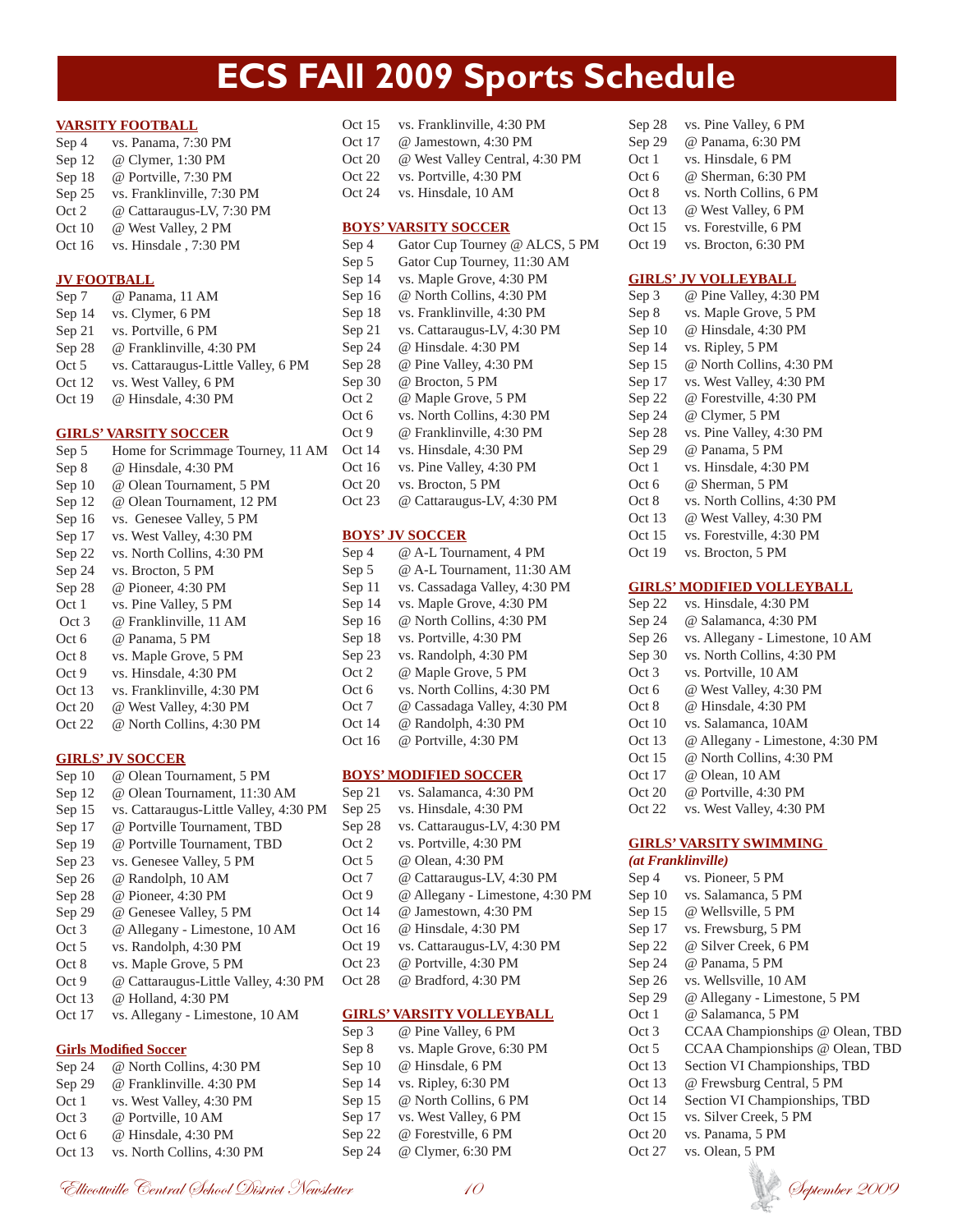|                         | notice will be given if possible.<br>Menu subject to change;                                                                                                                                                                                                             |                                                                                                                                                              | Ellicottville Central School Breakfast/Lunch Menu                                                                                                              |                                                                                                                                                                                      |                                                                                                                                                                    |  |
|-------------------------|--------------------------------------------------------------------------------------------------------------------------------------------------------------------------------------------------------------------------------------------------------------------------|--------------------------------------------------------------------------------------------------------------------------------------------------------------|----------------------------------------------------------------------------------------------------------------------------------------------------------------|--------------------------------------------------------------------------------------------------------------------------------------------------------------------------------------|--------------------------------------------------------------------------------------------------------------------------------------------------------------------|--|
| "Meeting the Challenge" | All lunches Served with choice of vegetable<br>Choice of assorted Cereals or Daily menu<br>You may prepay for your Childs lunch.<br>Salads are available daily and may be<br>ordered before10:00.<br>offered for Breakfast.<br>fruit and milk white,<br>2% or Chocolate. |                                                                                                                                                              | SEPTEMBER 2009                                                                                                                                                 |                                                                                                                                                                                      | Pizza will be available in the Middle &<br>High School Cafeteria on Tuesdays<br>and Thursdays. All Soups will be<br>homemade, except Tomato                        |  |
|                         | Monday                                                                                                                                                                                                                                                                   | Tuesday                                                                                                                                                      | Wednesday                                                                                                                                                      | Thursday                                                                                                                                                                             | Friday                                                                                                                                                             |  |
|                         |                                                                                                                                                                                                                                                                          | <b>Students</b><br>School<br>$\overline{\overline{C}}$<br>$\frac{1}{2}$                                                                                      | Sandwich, Seasoned Rice, Corn,<br>Apple Sauce, Orange Juice, Milk<br>Cinnamon Toast, Cheese Stick,<br>Popcorn Chicken or PB&J<br>Peaches, Milk<br>$\mathsf{N}$ | Fresh Veggies, Mixed Fruit, Soup,<br>Crackers, Milk<br>Cheese Omelet, Toast, Apple,<br>Pizza or PB&J Sandwich<br>Orange Juice, Milk<br>ო                                             | Sandwich, Tatar Tots, Baked<br>Beans, Orange, Milk<br>Bagel, CC&J, Cheese Stick,<br>Banana, Apple Juice, Milk<br>Hot Dog on Bun or PB&J<br>4                       |  |
| $\overline{11}$         | School<br>$\frac{\mathsf{o}}{\mathsf{z}}$<br>∼                                                                                                                                                                                                                           | Sliced Turkey On Bun or PB&J<br>Scrambled Eggs, Hash Brown<br>Sandwich, Corn Chips, Peas,<br>Patty, Apple, OJ, Milk<br>Orange, Milk<br>∞                     | Macaroni & Cheese or Egg Salad<br>Sandwich, Dinner Roll, Broccoli,<br>Breakfast Pizza, Orange, Apple<br>Soup, Crackers, Apple, Milk<br>Juice, Milk<br>တ        | Sandwich, Macaroni Salad, Fresh<br>Egg, Sausage, Cheese Burrito,<br>Ham or Turkey Sub or PBJ<br>Veggies, Apple, Milk<br>Grapes, OJ, Milk<br>$\frac{0}{1}$                            | Baked Chicken or PB&J Sandwich<br>L.A. Cinnamon Bread, Cheese<br>Alfredo Noodles, Dinner Roll,<br>California Blend, Watermelon,<br>Stick, OJ, Banana, Milk<br>Milk |  |
|                         | Sandwich, Seasoned Potatoes<br>Chicken Patty on Bun or PB&J<br>Bagel, CC&J, Cheese Stick,<br>Corn, Orange, Milk<br>Apple, OJ, Milk<br>4                                                                                                                                  | Muffin, Orange, Apple Juice, Milk<br>Chef Salad or PB&J Sandwich<br>Eggs, Sausage & Cheese on<br>Dinner Roll, Broccoli, Soup,<br>Crackers, Pears, Milk<br>15 | Sandwich, Rice, Corn, Lettuce &<br>Tomatoes, Orange, Milk<br>Blueberry Muffin, Cheese Stick,<br>(2) Soft Taco's or Turkey<br>Apple, OJ, Milk<br>16             | Sandwich, Noodles, Dinner Roll,<br>Green Beans, Grapes, Milk<br>Cinnamon Toast, Cheese Stick,<br>Meatballs w/ Gravy or PB&J<br>Orange, Apple Juice, Milk<br>$\overline{\phantom{0}}$ | Oatmeal w/ Blueberries, Cheese<br>Fish Sandwich on Bun or PB&J<br>Sandwich, Mashed Potatoes,<br>Peas, Banana, Milk<br>Stick, OJ, Milk<br>$\frac{8}{3}$             |  |
|                         | PB&J Sandwich, Garlic Toast,<br>California Blend, Soup, Crackers,<br>Egg & Cheese Burrito, Salsa,<br>Spaghetti w/ Meat Sauce or<br>Apple, OJ, Milk<br>Pears, Milk<br><u>र्ज</u>                                                                                          | English Muffin w/ Ham & Cheese,<br>Sandwich, Pasta Salad, Peas,<br>Orange, Apple Juice, Milk<br>Mini Corn Dogs or PB&J<br>Apple, Milk<br>22                  | Cinnamon Toast, Cheese Stick,<br>PB&J Sandwich, French Fries,<br>Hamburger/Cheeseburger or<br>Tossed Salad, Orange, Milk<br>Apple, OJ, Milk<br>23              | Grilled Cheese or PB&J Sandwich<br>Tomato Soup, Crackers, Green<br>Beans, Apple, Milk<br>Cheese Omelet, Toast, Mixed<br>Fruit, OJ, Milk<br>24                                        | Breakfast Pizza, Banana, OJ, Milk<br>Chicken Nuggets or Turkey<br>Sandwich, Buttered Noodles,<br>Fresh Veggies, Milk<br>25                                         |  |
| Øeptember 2009          | Chocolate Chocolate Chip Muffin,<br>Beef Stir Fry or PB&J Sandwich<br>Cheese Stick, Apple, OJ, Milk<br>Rice, Broccoli, Dinner Roll,<br>Orange, Milk<br>80                                                                                                                | French Toast Sticks or Turkey<br>Apples, Soup, Crackers, Milk<br>Bagel, CC&J, Cheese Stick,<br>Sandwich, Sausage, Baked<br>Orange, Grape Juice, Milk<br>29   | Egg Sausage & Cheese on Muffin,<br>Chicken Fajita or PB&J Sandwich<br>Seasoned Rice, Corn, Orange,<br>Milk<br>Apple, OJ, Milk<br>႙                             | <b>BREAKFAST</b><br>5-12 \$0.85<br>K-4 \$0.70                                                                                                                                        | MILK \$0.40<br>$5 - 12 $1.40$<br>K-4\$1.15<br><b>LUNCH</b>                                                                                                         |  |